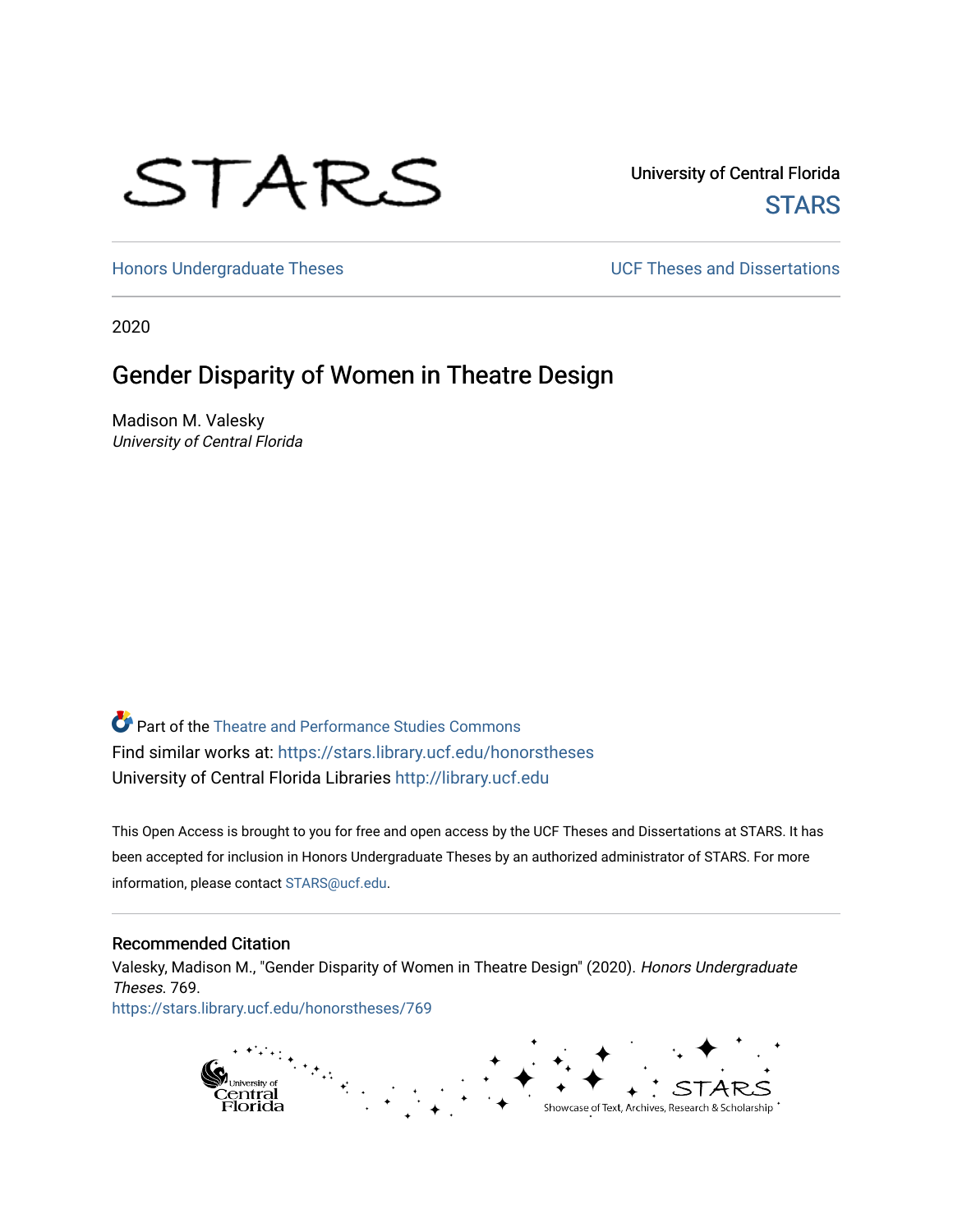# GENDER DISPARITY OF WOMEN IN THEATRE DESIGN

by

MADISON VALESKY B.A. University of Central Florida, 2020

A thesis submitted in partial fulfillment of the requirements for the Honors in the Major Program in Theatre in the College of the Arts and Humanities and in the Burnett Honors College at the University of Central Florida Orlando, Florida

Spring Term

2020

Thesis Chair(s): Timothy Brown, Chloë Rae Edmonson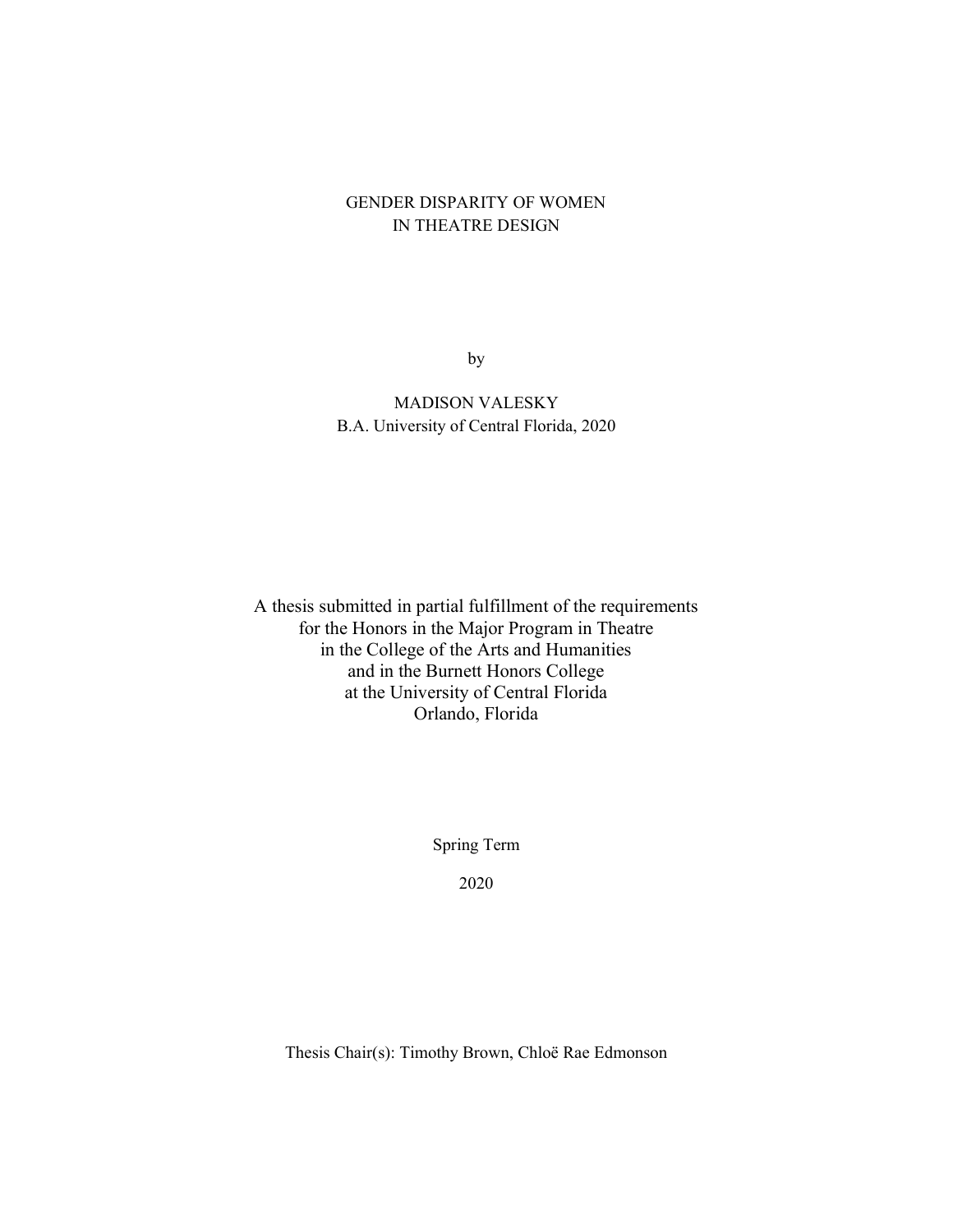# **ABSTRACT**

The question of why there is gender disparity in the field of theatre design continues to be an issue that has been widely debated in the field of theatre; scholars such as Tish Dace argue that workplace environments and family support are two of the main reason women leave the field of design. However, there are works, articles, arguments and perspectives that have not been adequately addressed regarding why the issue of why gender disparity in theatrical design still exists. My thesis addresses the issue of gender disparity in theatre design with special attention to the underlying issues that exists. Specifically, in my project, I will be looking at the history of women in the workforce, and women in theatrical design in order to show the severity of gender disparity that still exists in theater design. I will discuss harassment and gender discrimination and juxtapose them against growth and job security of women in theatre design. I argue that gender disparity in theater design fields still exists today, preventing women from growing and maintaining a job in this field. In conclusion, this project closely examines gender disparity of Women in theater design, shedding new light on this issue and acknowledging the effects it has on the industry of theatre, while also, presenting some viable solutions to this very important issue.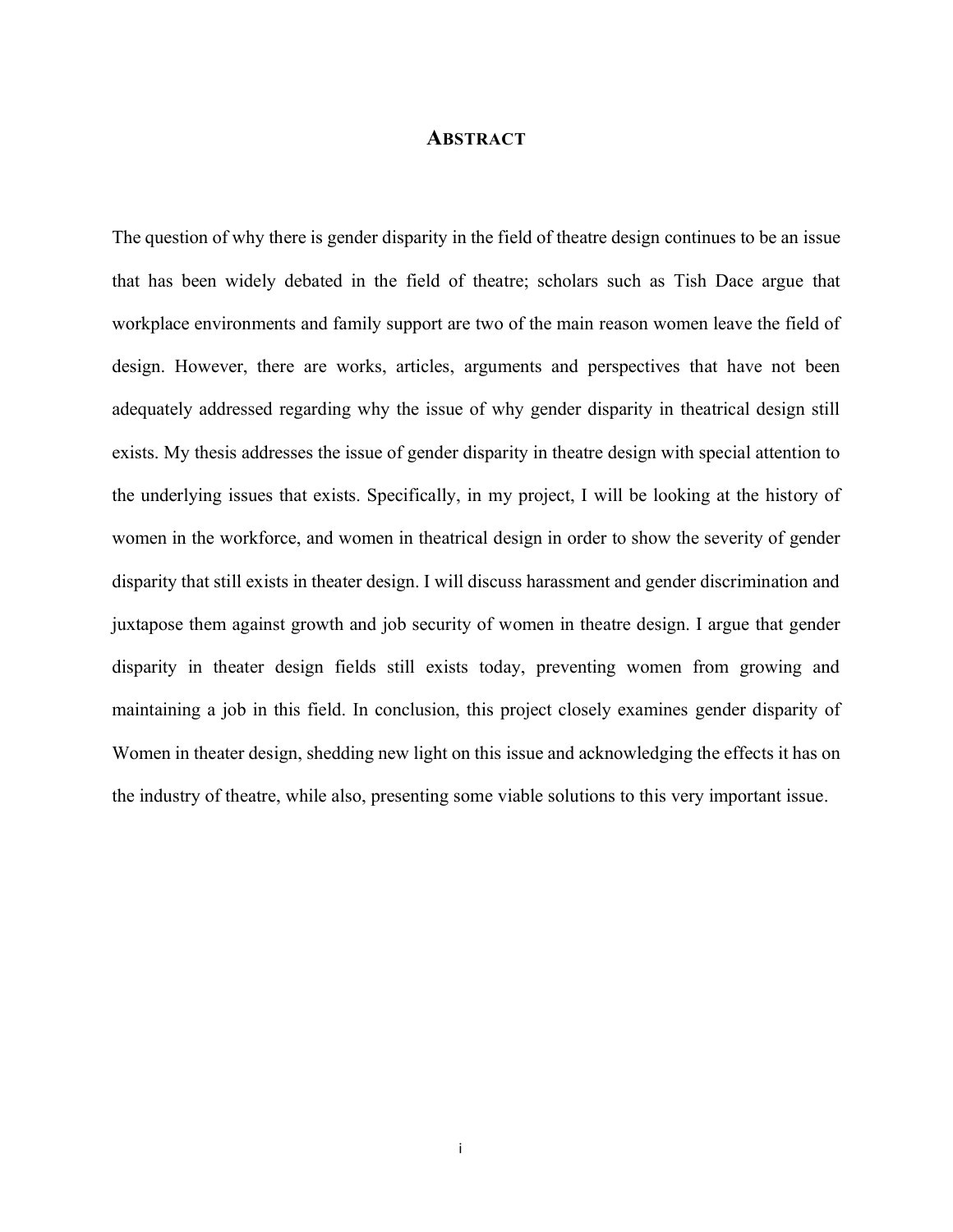# **TABLE OF CONTENTS**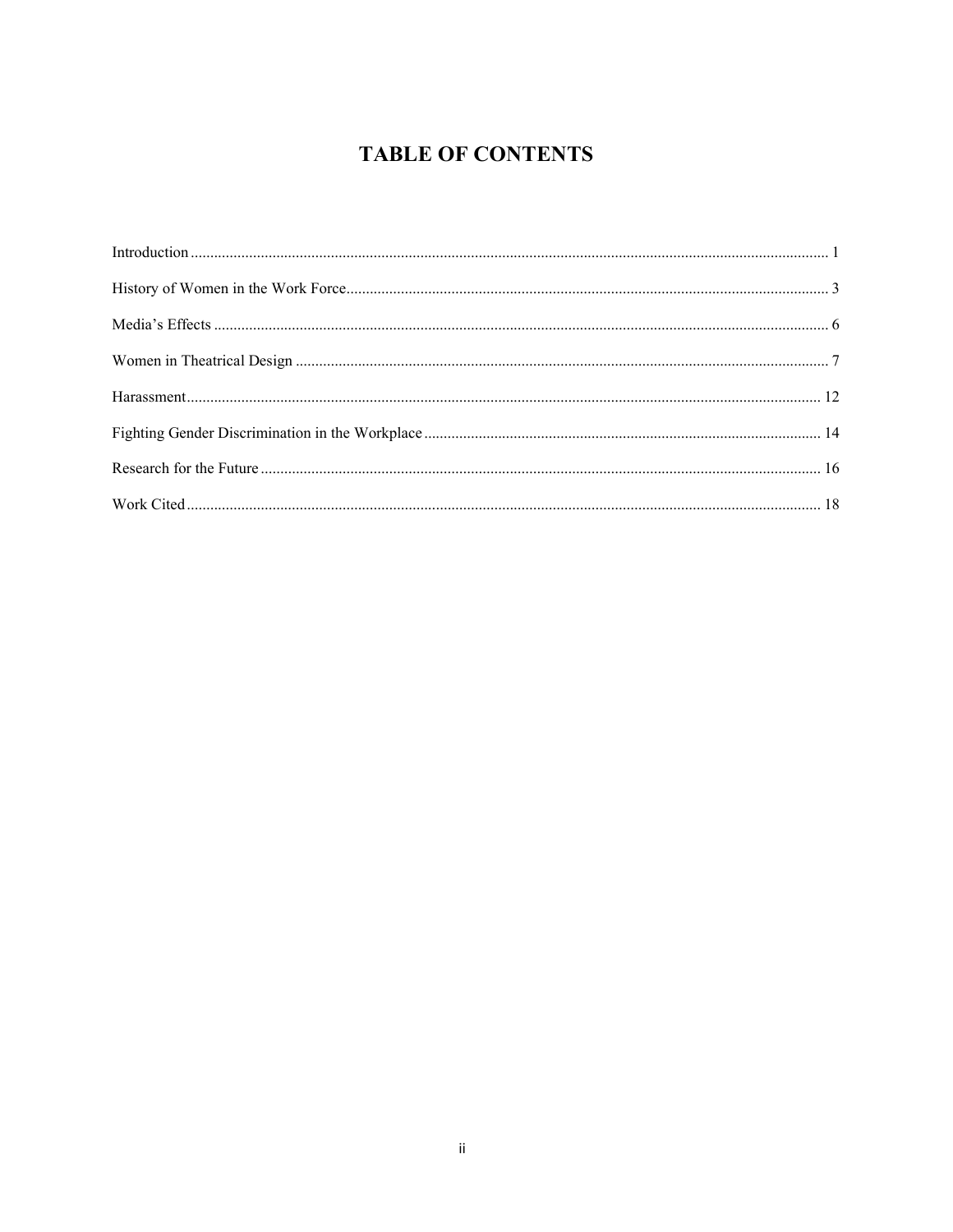# **INTRODUCTION**

<span id="page-4-0"></span>When I was a junior in college during the summer of 2019, I worked in a theatre scene shop. I was so excited to be around the wood and the tools and to create beautiful set pieces that would be on stage. To my surprise, I was the only woman working in the scene shop, as well noticing the lack of women on the design team. I was there with a co-worker, but he was a man. We met and chatted; we were around the same age. As the days went on, the Technical Director and his Assistant became every close with him. More complicated projects were given to him and I was given very simple tasks. Despite the fact that I am fully trained with all power tools and welding equipment, I was seen as less capable. One day I sent an inch-long staple all the way through my finger, but I did not cry. A lesson my mom taught me, and surely other mothers and mentors have taught other young women, is: "don't let them see you cry; you can cry on your way home, but do not let them see you crack." This is something I have to do in this field and many other women have to do as well. I excused myself for the scene shop very discretely, went to the bathroom, and cried. Then I pulled the staple out. I put a Band-Aid on and walked back to the scene shop to continue to build. I never told anyone in the shop I hurt myself because I did not want to appear incompetent. It is not uncommon that, if a staple hits a knot in the wood, the staple can bend and shoot out the side, but I felt like I had too much to lose by making such a mistake. By the end of the summer, I had gained a lot of perspective about this field. I myself have never experienced gender discrimination, but I've come to realize it is still a very pervasive thing in our society.

I will begin my study of the gender disparity of women in theater design first with an analysis of women in the general workforce, followed by a critique on the effects of social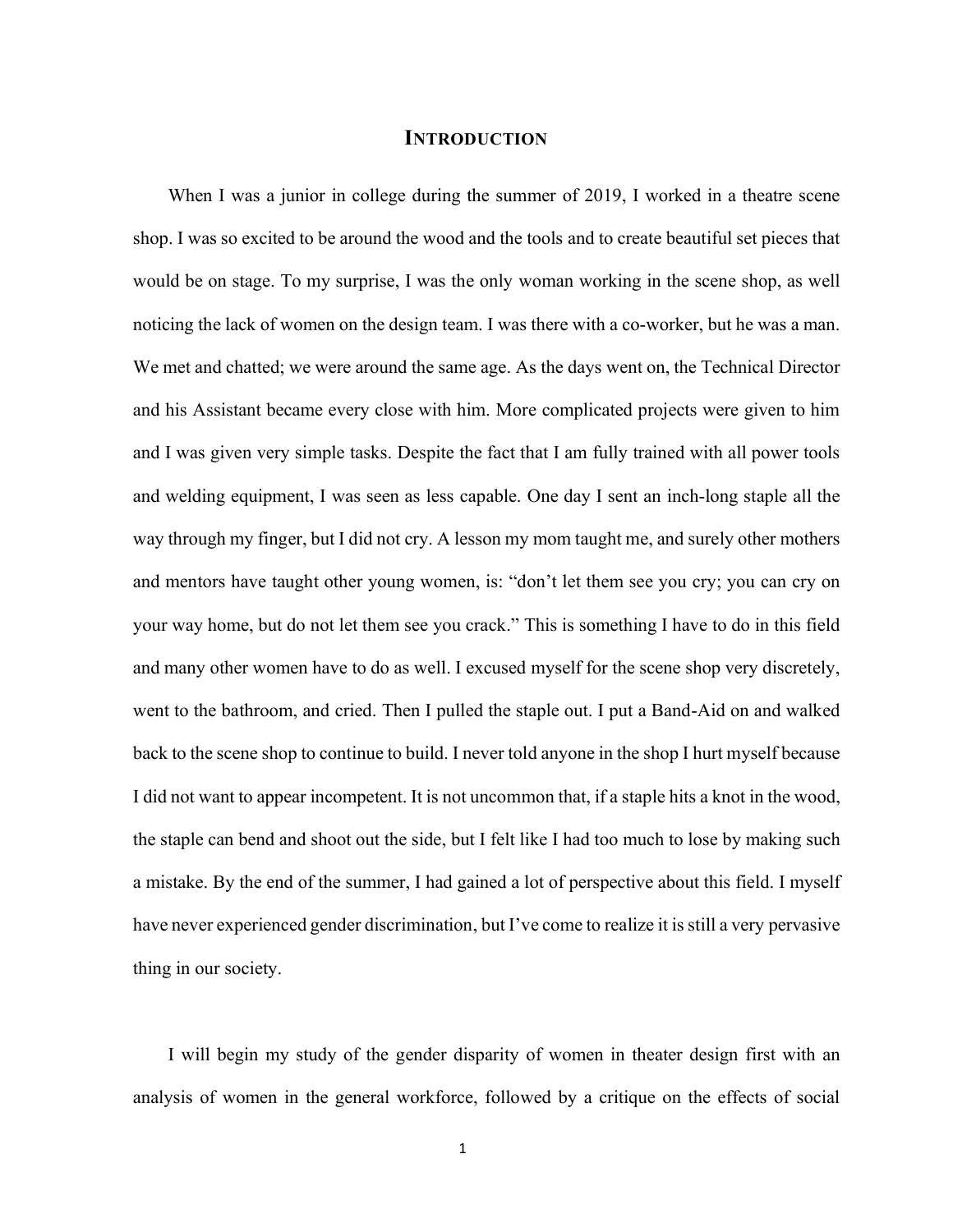media on the perceptions of women. Then, I will take a closer look at women designers in the field of theatre and how these wider issues come to bear on their careers in a niche industry. In the conclusion of this thesis, I will propose some strategies to increase diversity and equality in the field of theatre design.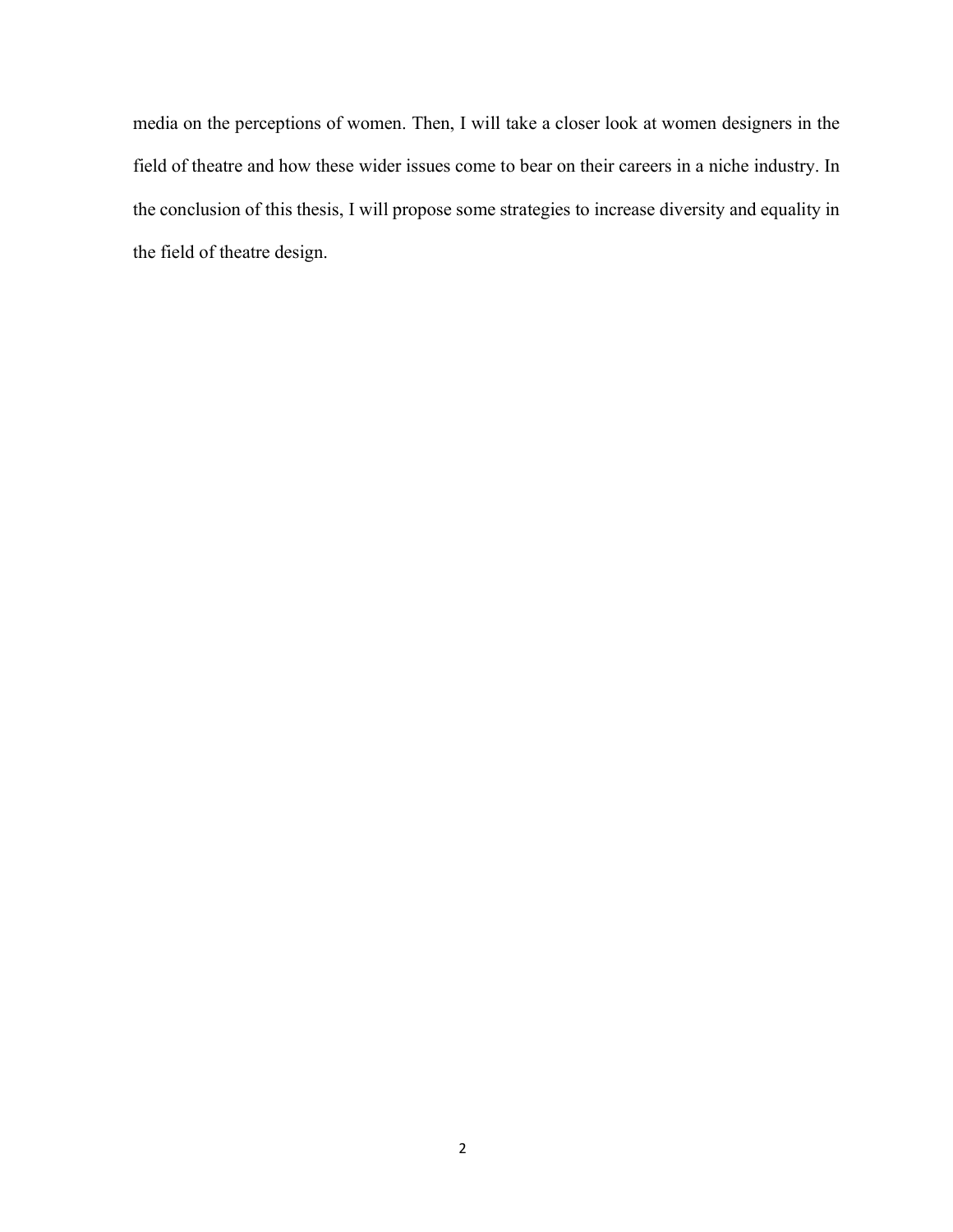# **HISTORY OF WOMEN IN THE WORK FORCE**

<span id="page-6-0"></span>Women have long been confronted with hinderances in the workplace. This is something we hoped would have changed over the course of time; but progress is painfully slow. Women continue to fight for equality across the board, including equality in the work force. One might think the "male breadwinner" would be a term that would have died when women entered the workforce, but it is a still a relevant term for a lot of society. In *Survival of the Male Breadwinner*, Shalene Werth reveals that the breadwinner concept remains the most significant barrier of women in the workforce hoping to gain equality. Werth writes:

The cause of the male breadwinner has been advanced in recent times with legislation that inadvertently supports inequality in the workplace. Work has traditionally been seen as the domain of men and only with the wisdom of hindsight and the benefit of collective achievement can existing perceptions of social justice for women continue to be challenged and advanced. The support women had previously received from unions in their quest for flexible work has denied them. The male breadwinner was beginning to re-emerge through the disadvantage experienced by women brought about by a neo‐liberal approach to industrial relations (153)

Indeed, women have again been put in this box of where they are seen as requiring protection and care; one where they are viewed as incapable of providing for a family. Women have plenty of representation at the lower levels, but when women are looking to grow in a company and seek leadership positions, they face gender discrimination. It is a time old tale where women stay at home, take care of the children, and cook. But many women, like men, want to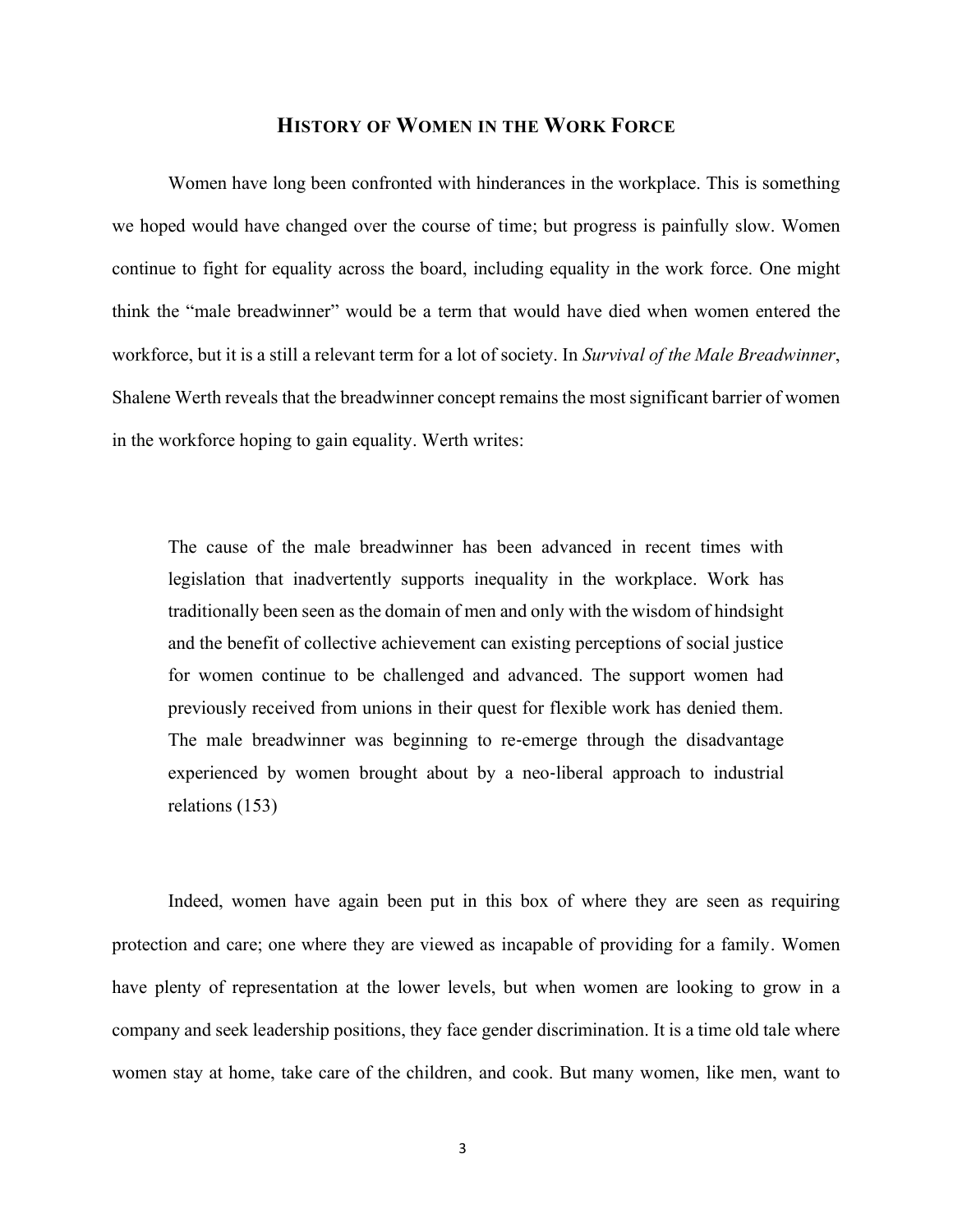work – to make money to support themselves. But women have a hard time getting in to the work force, therefore there exists a hesitancy to invest time, money, and training into women, with the extremely likelihood of her becoming pregnant, and starting a family. According to Iversen, Torben in *Women Work, and Politics* by "women are left out of this game because employers know they are most likely than men to interrupt their carriers for childbearing and other family work" (6). Yes, women bear children, but why are they penalized for preforming a natural process of life? A woman's purpose is also called into question if and when they decide to not go down the "traditional" route of having children. A woman who chooses to stay in the workforce leads to a different discussion. A woman who faces the challenge of doing both then is criticized if neither are perfect. Pregnancy discrimination has long been illegal, but women are often pushed out of the workplace for being pregnant or breastfeeding. Yet women do have the power to be mothers and be very successful in their chosen field. According to an article by Kim Parker, "women in majority-male workplaces are less likely to be treated equally as their male counterparts; as well as less likely to receive advancement in the company" (9). Women continue to push for equal rights in the workplace. Mothers are teaching their children about feminism, how women are capable of doing everything a man can do, moms are creating the new generation or little boys and little girls, teaching them about how to treat everyone as equals, and hopefully there is no longer gender discrimination in the workplace, or gender discrimination in general. Change and progress are slow, but this is gradually changing, and this will continue to improve.

Discrimination has moved from not only physical, but now to names. In "This Female Executive Changed her Name to a Man's to Get a Job,*"* Laura Chon examines name bias, and how it has helped women get jobs they would not have otherwise gotten, if they had not changed or shortened their names to something more masculine. Chon states "this issue has bubbled up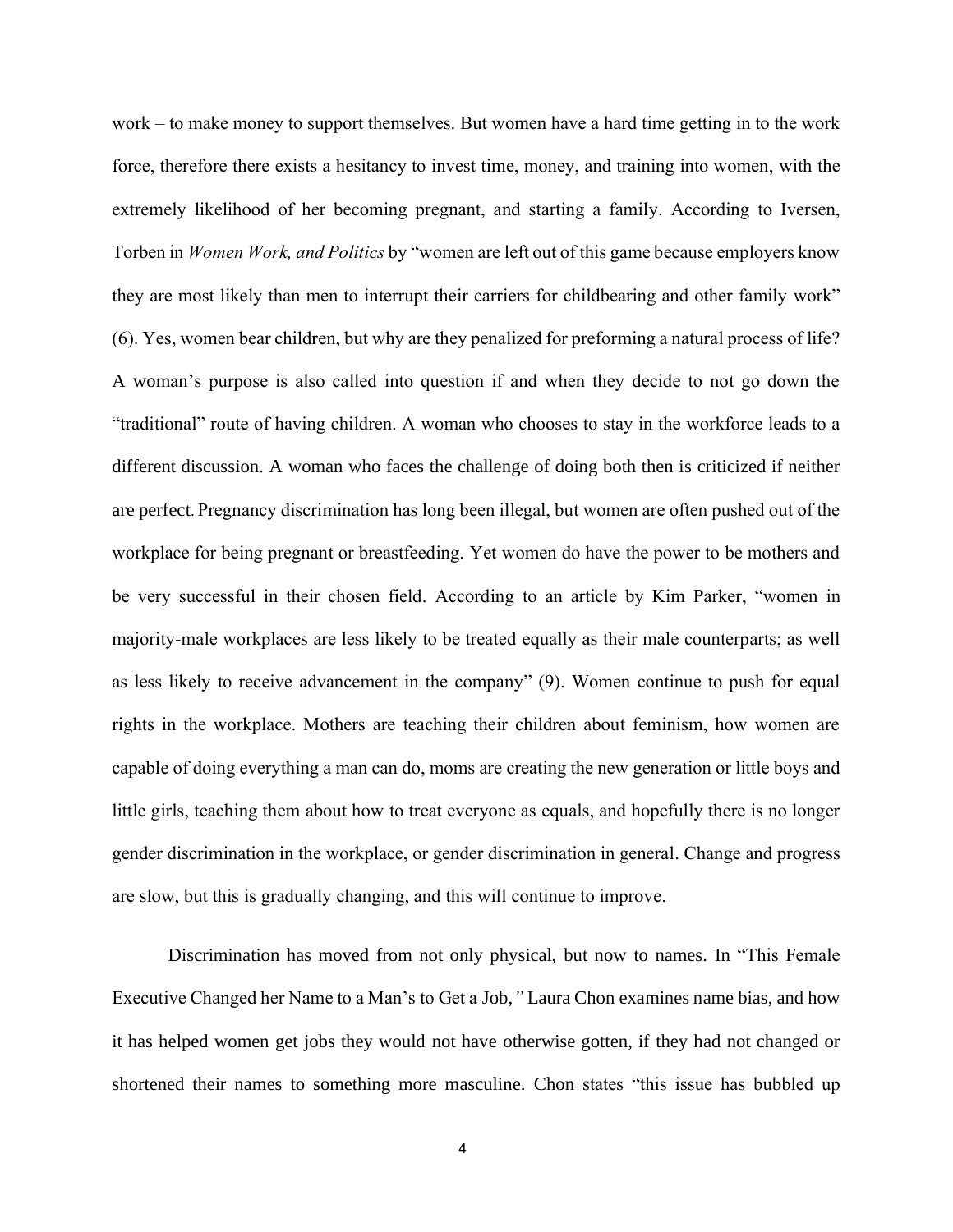recently as people with feminine or ethnic sounding names have told stories of finding jobs only after tweaking their names to ones that are likely to be perceived as more masculine or more white… discrimination that continues to plague workplaces worldwide" (2). Research has shown that more women are changing their names to something shorter, going from Samantha to Sam, or from Natalie to Nat. They felt this gave them more of an advantage getting a job, because it is hard to determine whether they are a man or women. Women have had to become very innovative, but they always find a way to make it. The fact that women need to change their names just for an opportunity for an interview is pretty disheartening. According to Chon, "if somebody is being disadvantaged by having a particular name and they choose to change the name to something that take away the disadvantage, I would support that (3)." People in Hollywood change their names all the time, and if it gives women in that work industry an edge, that is okay. Women are doing all they can to figure out how to maneuver this very complicated work environment.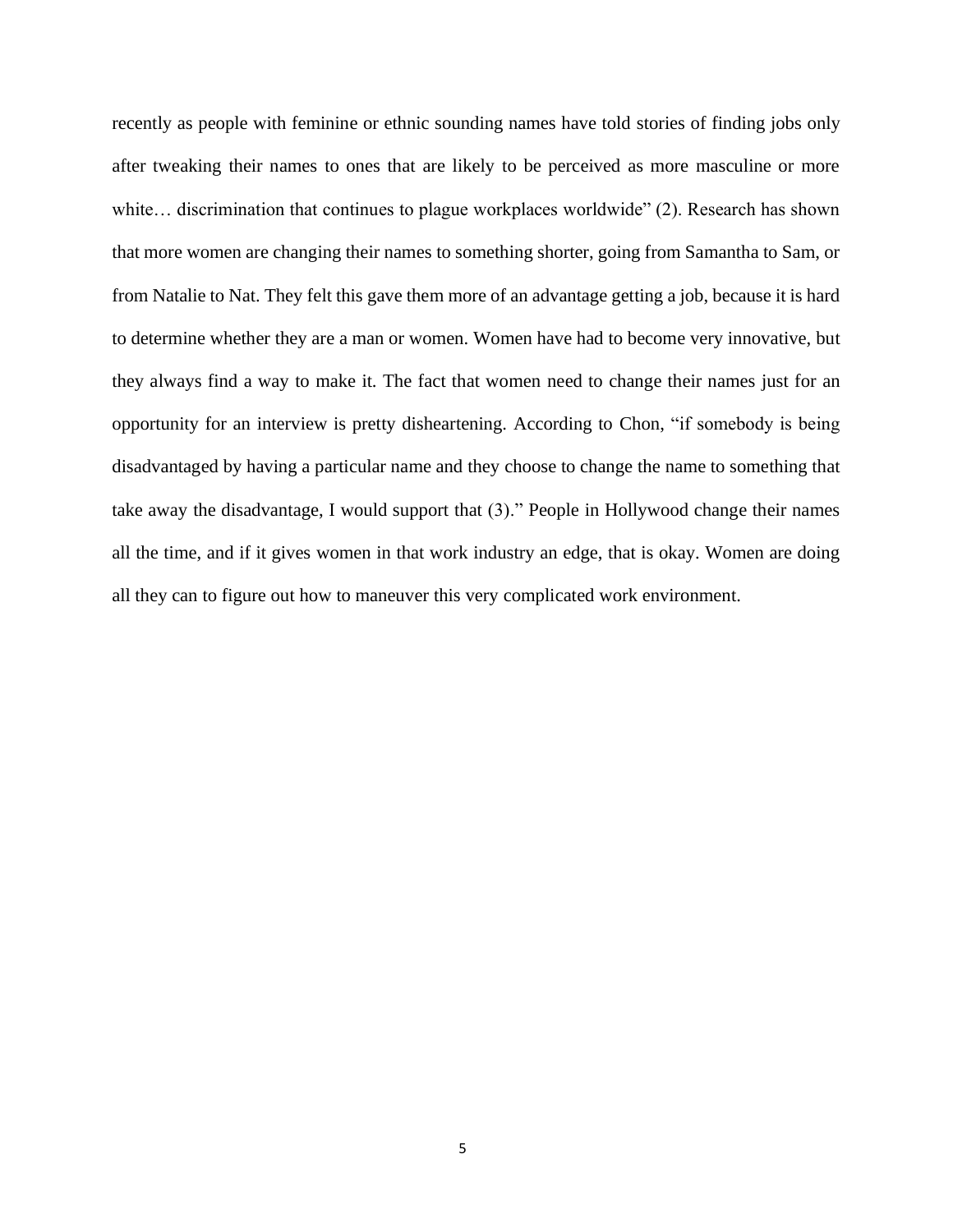# **MEDIA'S EFFECTS**

<span id="page-9-0"></span>The media has a huge effect on today's generation, and it has largely defined how women are expected to look by creating an image of the "perfect woman." In *Popular Culture, Political Economy and the Death of Feminism* Penny Griffin states that "young women tend to be depolarized and individualized and many are heavily influenced by the media" (106). Most people living in this modern age are influenced by social media, and most women on social media experience body shame or hypersexualized. This is an issue that has spread into the work force, hindering women from having a safe work environment, where they are not whistled at or shamed for looking a certain way. Women have a hard time being taken seriously in this day and age because they are seen as sex objects.

Women's clothes have a huge effect on how men perceive women. A woman's appearance affects how a woman will be treated in the workplace. In Allison Yarrow's book *90's Bitch*, she discusses stereotypes of women, and how clothes effect their image in the workplace. Women who wear clothes that are too confident such as a red blazer are asked tone down their image to appeal for people who may find her to be too pompous. Additionally, women are forced by society to wear certain clothes to make their appearances softer or more palatable, as a women's appearance can stain her professional credentials. According to Yarrow, "we live in a totally fucked up patriarchal society run by white men who don't represent our interests at all" (177). A woman's appearance affects how she is perceived in workplace, time has not shifted the ideas of women needing to be conservative and soft. Similarly, women continue to try to break barriers and grow in the design industry.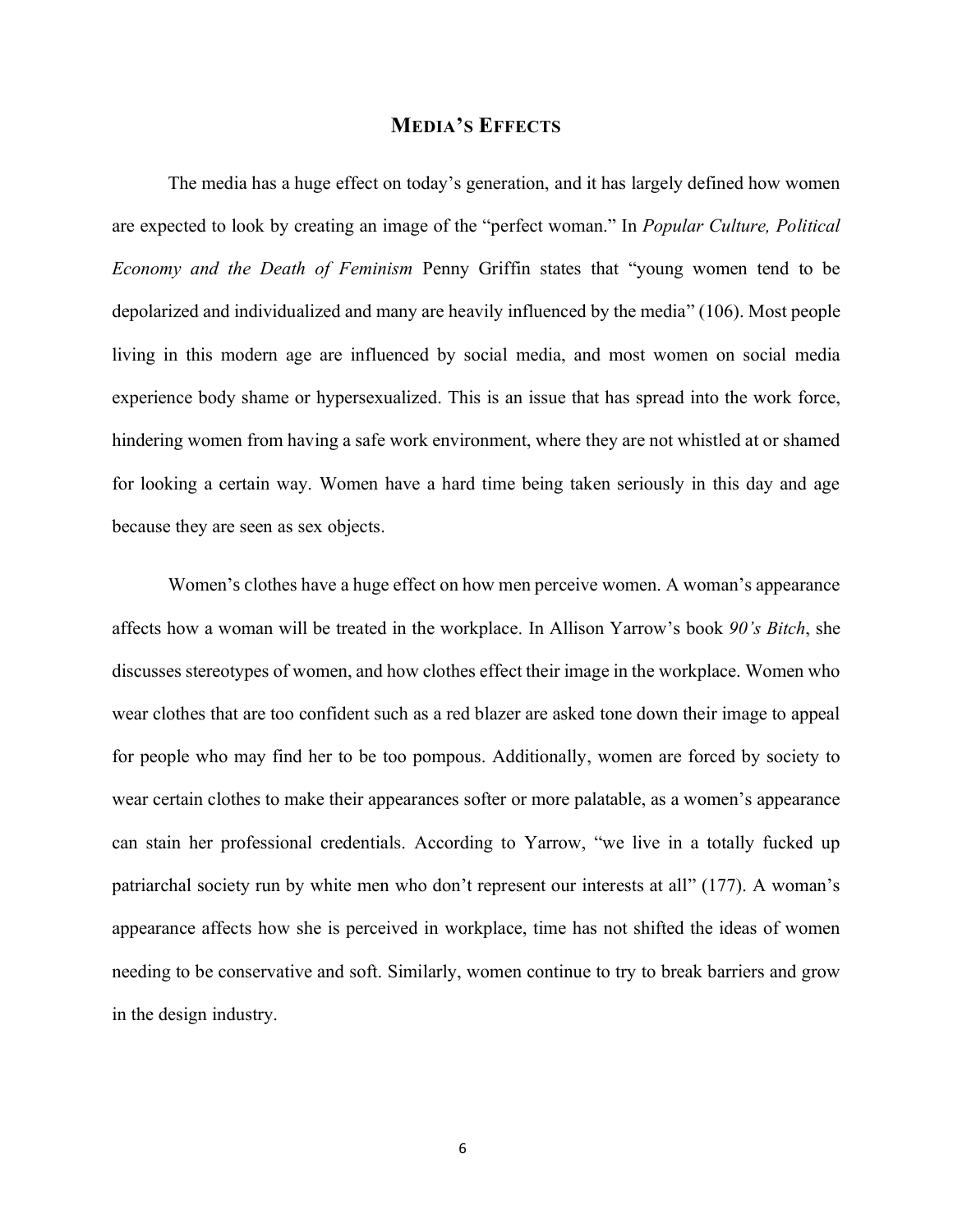## **WOMEN IN THEATRICAL DESIGN**

<span id="page-10-0"></span>Research shows statistics of women in the field of design in American theatres is highly disappointing. However, a quick fix is not what the industry needs. It needs real progress made through systemic integration of new ideas. According to Tish Dace in *Designing Women*

"93 percent of women who work in those [Scenic, Lighting, Costume, and Sound Design] fields reported experiencing gender discrimination. According to the study, this kind of treatment has consequences to the theater industry. Of the 533 respondents, 266 (50 percent) reported leaving the field, citing discrimination, workplace harassment, and lack of support for parents as their reasons. Said one respondent, "I was demoted after they found out I was pregnant. I lost my position after a very short maternity leave. I have been told straight up that I will not progress because I chose to have children over having my career be my main priority" (2)

Women in theatre design have continued to be thrusted out of the business. Women are pushed out of a business they love, a place they wished to express themselves and create beautiful art. Dace's research demonstrates the extent of the discrimination in the design field by bringing to light just how many women are leaving and why.

Women have been thrust out of other fields of design, but the more female- dominated field of design is costume design. In "A Call for Equal Support in Theatrical Design," Elsa Hiltner writes that "costume design is also the only area of technical theatre in which women make up the majority…This inequity stems from our culture's gendered views on who makes clothing, how much their time is worth, and the often skewed understanding of what skills are required to design and build a costume, let alone an entire show." (1). Women have been labeled by society and pushed into roles like clothing construction and clothing design. Theatre and our society are still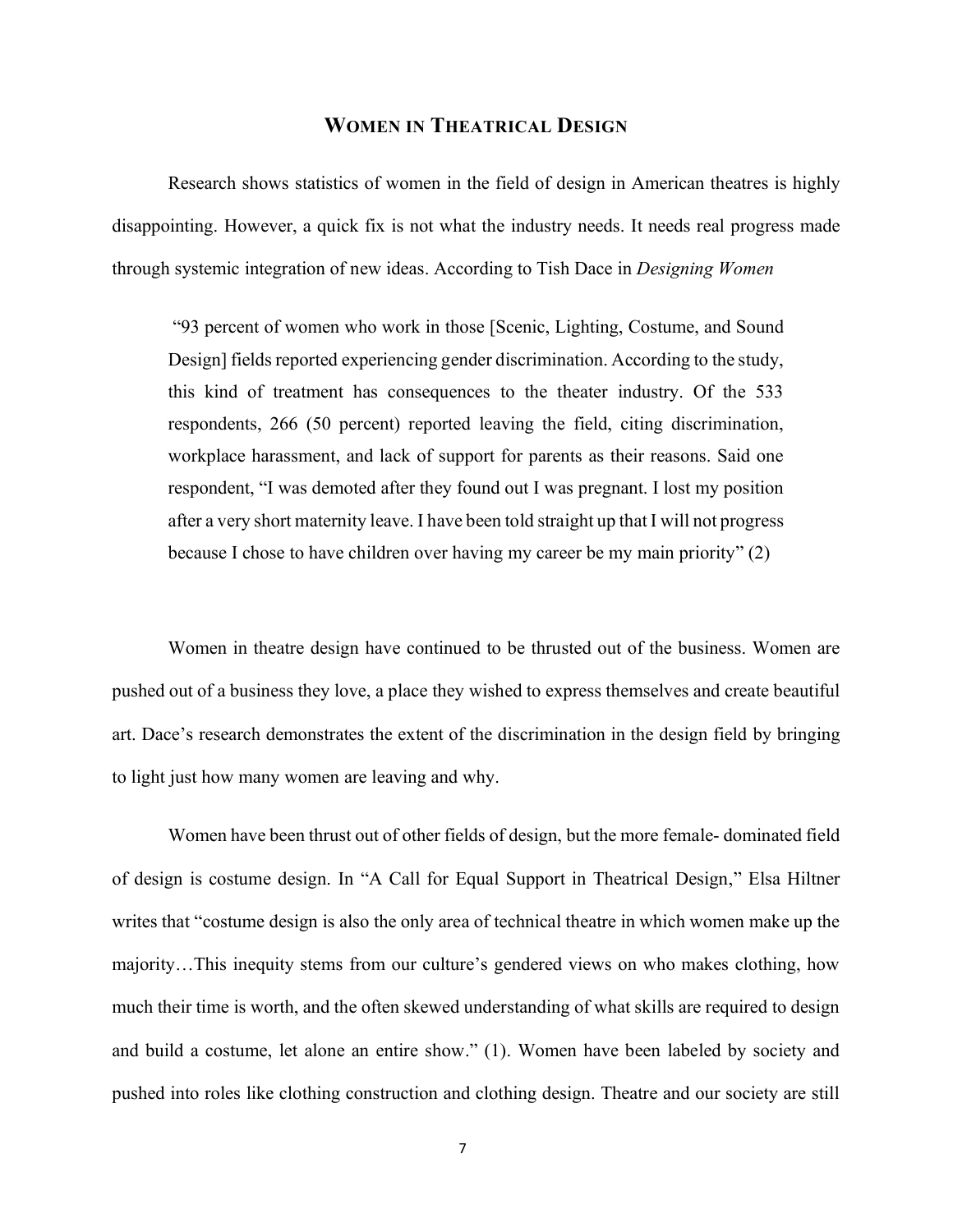stuck in a past mindset. Costume construction remains the only field of theatrical design that has the highest percentage of women working and growing in that field.

Even with women making up the majority of costume designers and technicians, it is still difficult for women to get their foot in the door and grow in the industry. That challenge is even more difficult in other design areas. Furthermore, women in this field are basically shunned from theatrical design when they decide to have children. Additionally, if they are kept on, they are not given the leave needed to recover, or the space they may need to use their breast pump. In my research, I have found that men see this time women need to use their breast pump as a break, and not as a life necessity. Yet it is a necessity, not a wanted break. But most women do not get the opportunity to stay on and work at the theatre after they have a child, because they chose starting family over their career. As I have already claimed, "the lack of support for parenting and harassment are workplace issues that still disproportionately affect women. That is why, in addition to hiring diverse talent, theatres need to make sure they take steps to retain them by making workplace culture less toxic and more sustainable for long term employment of artists at all stages of their career" (2). According to Diep Tran's "Why So Few Female Designers":

"The research suggests two major areas in dire need of change: workplace environments and family support. Technical theatre has an obligation to uphold a positive workplace environment for all people and provide support for parents. Without this welcoming environment, we will lose countless artists and their skills, further shrinking the pool of theatre practitioners to a select few" (3).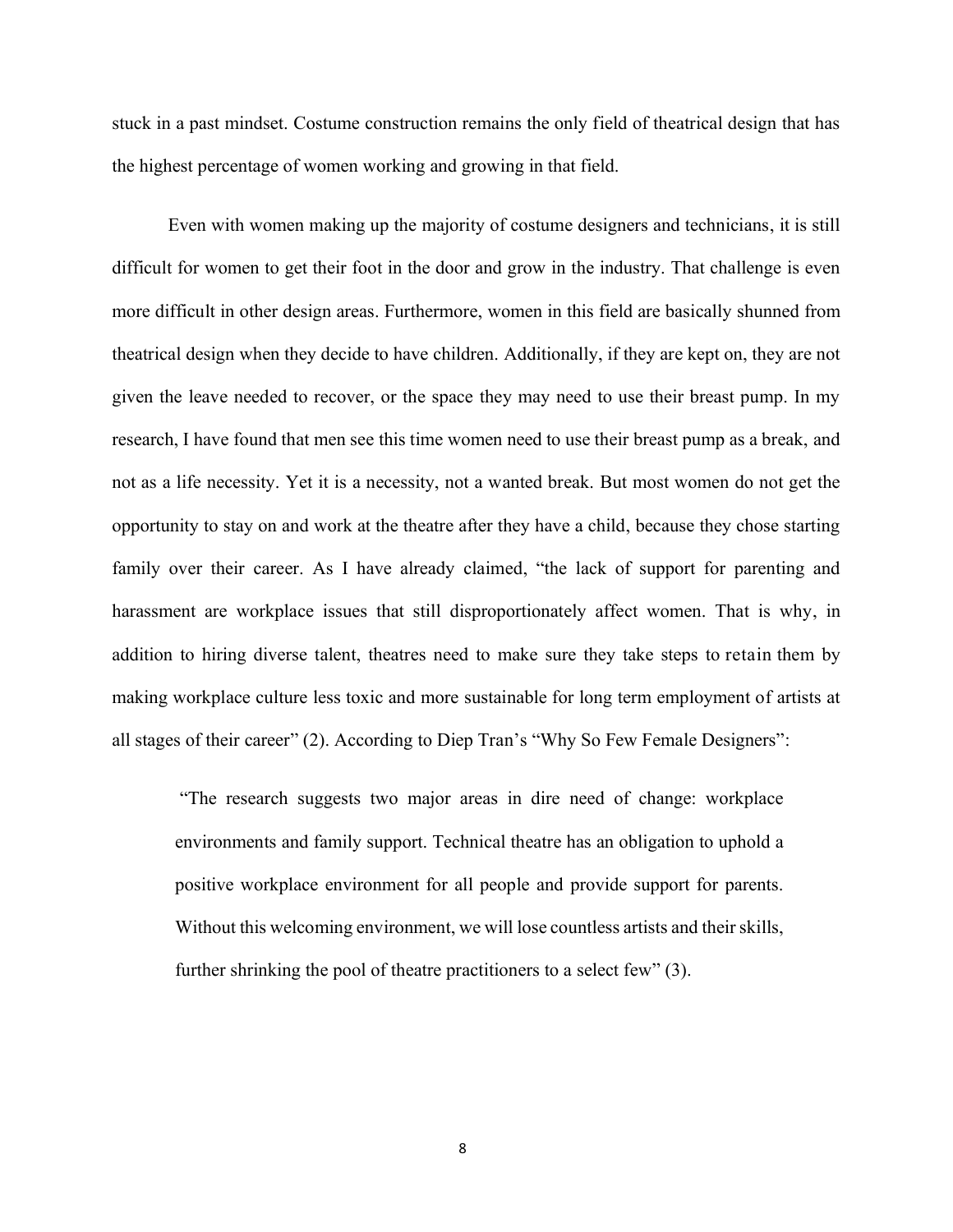Women in this field are being punished for wanting to start a family. Women are losing a stream of income right before it is needed most. To solve this issue, theatre companies must take the initiative to cultivate an environment that allows mothers to pump without a stigma of shame. Creating safe spaces for women would encourage them to stay in the design field knowing that they are being fully supported by companies.

Indeed, women who are very talented and love theatre and love creating art are losing their positions because of unhealthy workplace environments. We can do better, and we must do better. If we have any hope of changing the theatre industry and changing who we are hiring as designers, we need to be more supportive of what may be needed to keep these very important assets. It takes a lot of training and time to learn what these designers do. We must figure out compromises across all boards to make our work environments more inclusive, helpful, and safe for all. It seems that theatre is not being progressive but going back to the ancient theatre days, days where men played women, because women were not allowed on stage. More and more women are leaving because they feel excluded, or not supported by their male counterparts, and women should not experience harassment at their place of work and have to take it. Men can and should be doing better.

There are platforms trying to invoke real improvements, but it is well known that the field is slow to change. As this field is so heavily male-dominated, as a woman in this field you are made to feel alone or less-than. As expressed by *Hadestown* director Rachel Chavkin: "the theme in this show reflects real world injustice of how power structures try to maintain control: by "making you feel like you're walking alone in the darkness, even when your partner is right there at your back" (1). In the field of design there is next to no gender and racial diversity. But why? Chavkin argues that diversity is not a pipeline issue. She says that "our field is filled with progressive people, and yet our field is not exemplarity in terms of living its politics- first and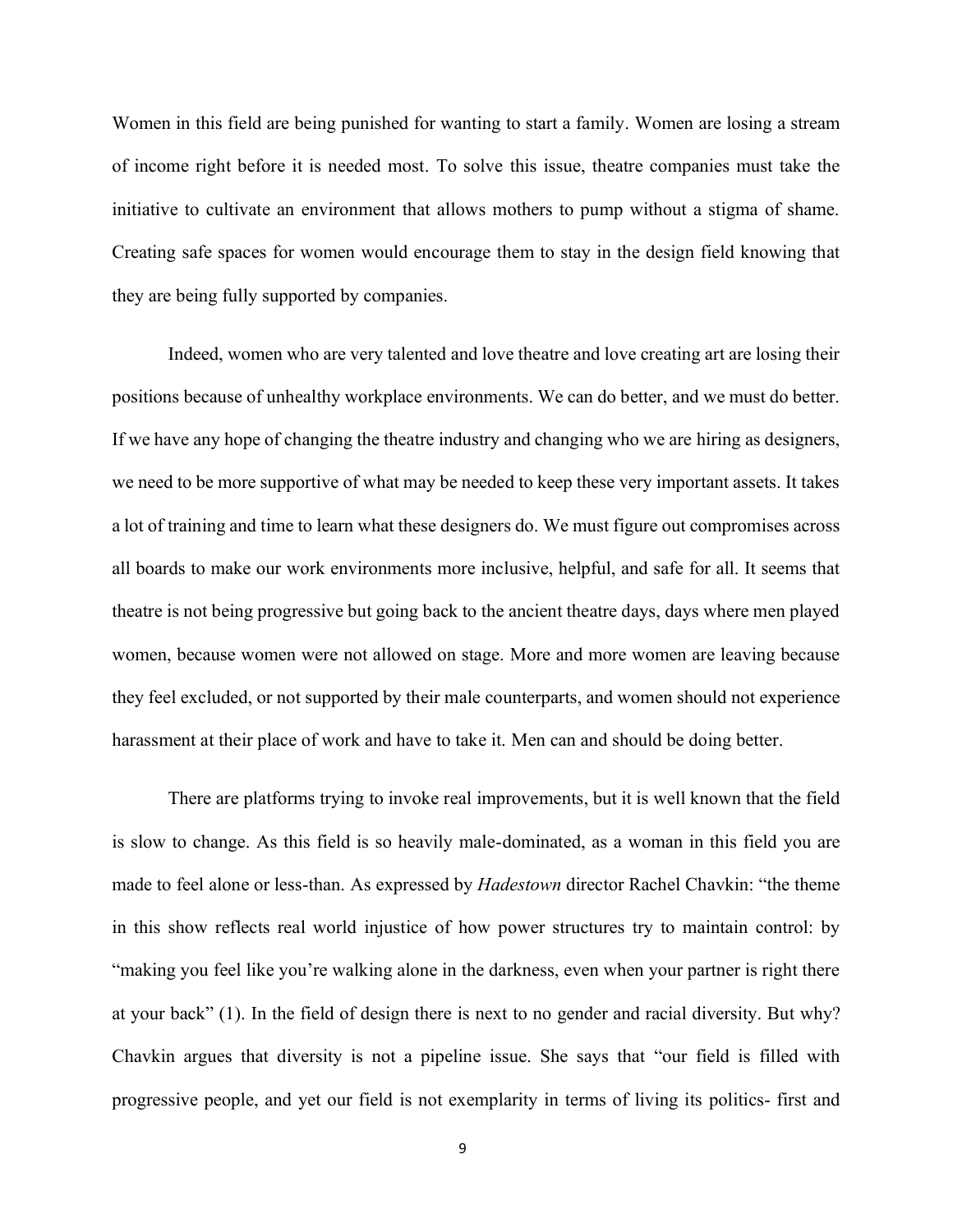foremost, who is telling the stories and what stories they are telling" (1). There are women and women of color ready for a chance to display their art – art that is great, thought provoking, and innovative. Could it be that we are expecting diversity to find us? Theatres need to work harder to find the amazing directors, and scenic designers, so we are not using the same artists over and over. Monopoly of the same individuals prevents theatre from gaining a new perspective and diversity that the field needs so badly. There are so many new and innovative artists that have amazing talent that is just waiting to be unlocked. Elsa Hiltner further explains the problem:

"As companies, theatres have done little to question how often set and lighting designers only work with hired technicians. It serves their bottom line not to. Statistics show that women are more likely to take on uncompensated work than are men. For better or worse, it's a tactic used by ambitious women who need to maneuver in our culture's male-dominated system. Women are also much less likely to ask for increased compensation or assistance. In many ways it's a rigged system in which women who don't take on extra work are penalized for seeming uncooperative, or unmotivated, while women who ask for increased compensation are often deemed entitled. Theatre company's benefit greatly from this free labor" (3)

Theatre companies with low funds will underpay staff because there is an expected period in which artists do what they can to just "get their foot in the door," this leads to artists taking positions outside of their training, outside of what they find fulfilling just to get an "in." the men are then promoted to position like assistant scenic designer, while women are offered jobs in props or costume design.

Theatrical design is something these women want to do for a living, but they are not given adequate compensation for the time and effort put in, hindering women from being able to continue this craft. Meaning they may have to leave this field and find a different job because they are not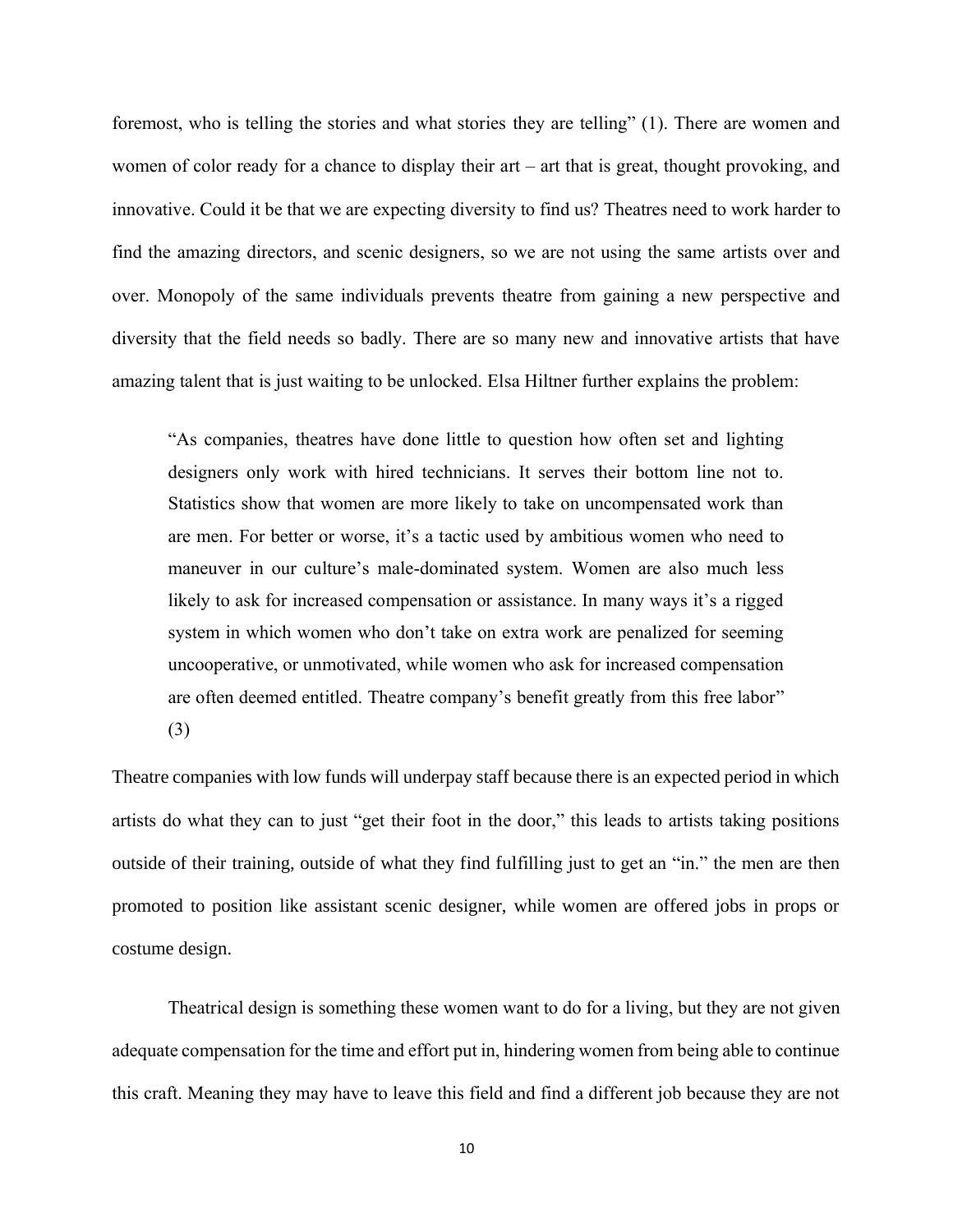given a livable wage. Designers and technicians of both genders usually start out their careers by participating in uncompensated jobs, such as unpaid internships or mentorships. This tradition comes from the classical training traditions that many of the designers working today had to go through. This tradition is hopefully becoming old-fashioned and no longer the norm but is still very present. The issue is that men are more likely to have that unpaid internship or mentorship turned to a paid position, while it usually takes women longer to transition to a paid position that is in the field that they want. Many women end up leaving the field that they want to pursue in this stage of their career. This is not a viable option for single-income households that are expecting a paycheck to make ends meet.

Through the history of America, women have always been seen as the home makers, the care takers, the people who constructed clothes not only for themselves, but for their families. Women take uncompensated jobs to get a little bit of experience in their desired field. As women, society has told us we need to be small, not take up too much space; because if we do, we are overbearing, and entitled. But this a is a new day and age, women are beginning to have more confidence, and demand for higher pay, and even promotions.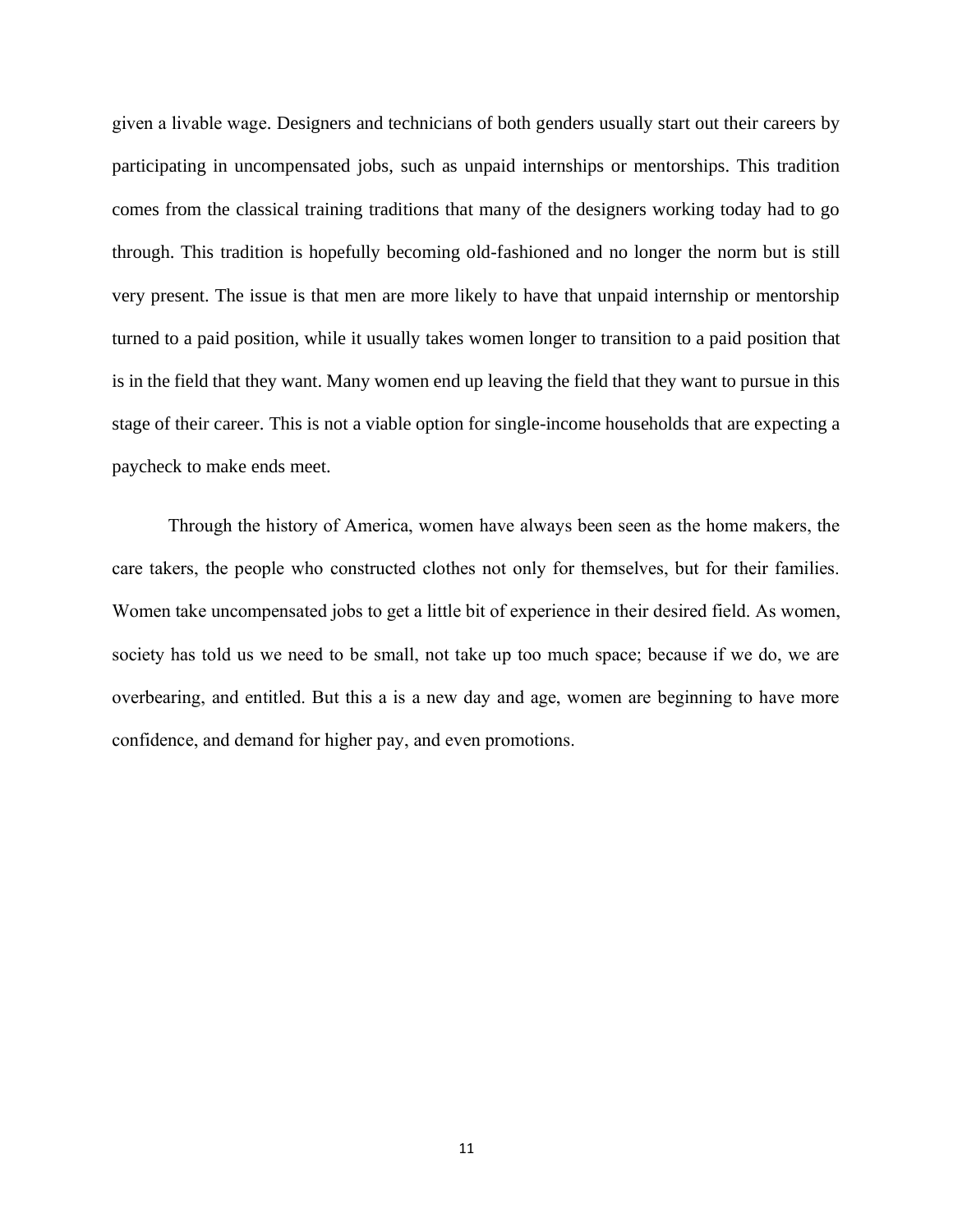# **HARASSMENT**

<span id="page-15-0"></span>As I have argued, there are multiple reasons women tend to leave the field of theatre design; harassment is one of those two main reasons. Harassment, and gender discrimination have hindered women from entering the field, as well contributing to why they leave the field. This is why we have seen a massive decrease of women in the field. Women who are brilliant and have a true passion for theatre and theatre design have had to leave the field because of harassment. Yarrow states "flirting? Seriously? Because I smiled at him? I mean, come on. Either I'm too stern or too playful. It lose-lose proposition" (111). Women are too friendly, or not friendly enough. They smile too much or staring too long, it is assumed they have a crush on you, or think they are cute. This is a dangerous concept, one that is harmful to a woman in the workforce, including her in potential growth in the company. Women in toxic work environments feel small in their space, and try to avoid their harasser, or avoid staring too long or smiling. This makes women feel selfconscious, and in turn makes them contemplate, "was I staring too long? Did I flirt with him?" The tables are then turned to make women feel like they did something wrong, when they in fact did not.

According to *Facing (and Fixing) the Problem of Sexual Harassment in Theatre* by Stefanie Maiya Lehmann, "just over 80 percent of those who experienced or saw harassment said they had not reported it. Top reasons for not doing so were that the artist 'felt I might be overreacting,' 'didn't want to negatively affect the production,' 'didn't think anything could be done,' or was 'worried about professional repercussions'" (12). If the harassment is not resolved, the harassed still have to work with the harassers. This makes the workplace feel strained and confining, which can limit the creativity in the workplace. When the problem of harassment is not addressed, it is a vicious cycle that continues day after day, creating an ongoing negative effect on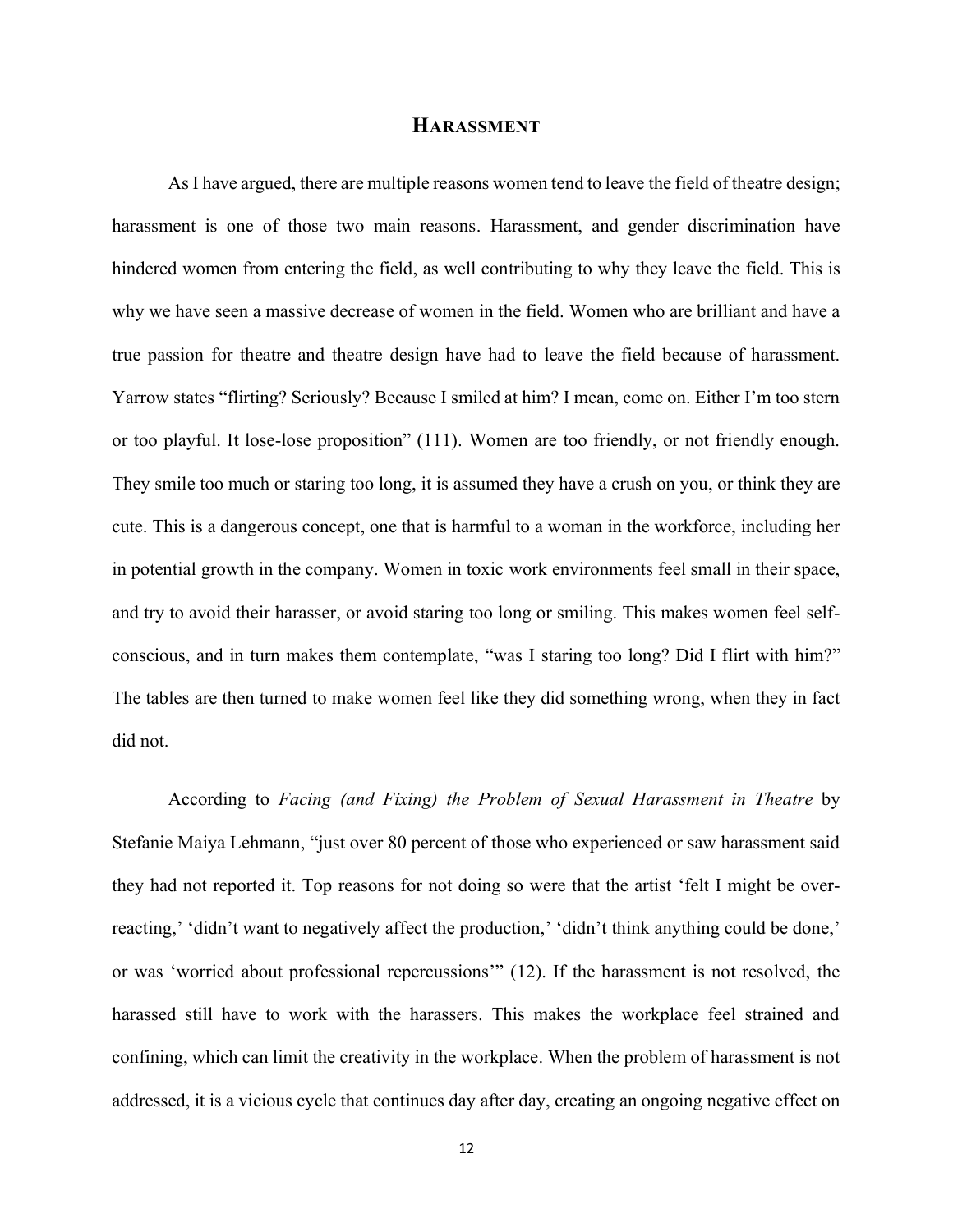the harassed in the workplace environment. Anyone who is working in a job should feel safe in their work environment. Women are consistently spoken down to and criticized for the way they complete a job. According to Lehmann "When dealing with harassment in the not so distant past, theatre professionals would often be told that 'to be in this business, you have to have a thick skin,' hearing entreaties to 'suck it up' and 'nobody likes a whiner,' which wasn't simply about dealing with artistic rejection, but also verbal abuse and sometimes physical abuse" (10). No one should have to continuously look over their shoulder for a specific coworker or coworkers who continue to harass them. A work environment should be collaborative and safe, and all employees should be equally supported. Theatre needs to be better with their policies in terms of protecting all employees, and possibly having onsite therapy or HR personnel to have an outlet in the place of work.

Theatre should be a collaborative work environment; we all rely on one another to make our productions successful. According to Lehmann "theatre artists must watch out for each other and encourage others to speak out. Even if you have only witnessed sexual harassment, you have still experienced a hostile workplace and are indirectly being victimized by the behavior. This means you have the right to report on your own behalf" (12). Theatre is supposed to be a safe space, one where you can express your creativity, and try new concepts, and designs. Harassment is something that hinders these creative environments from being successful. Daily check-in sessions should be implemented to help limit and prevent these types of behaviors from spreading and going too far.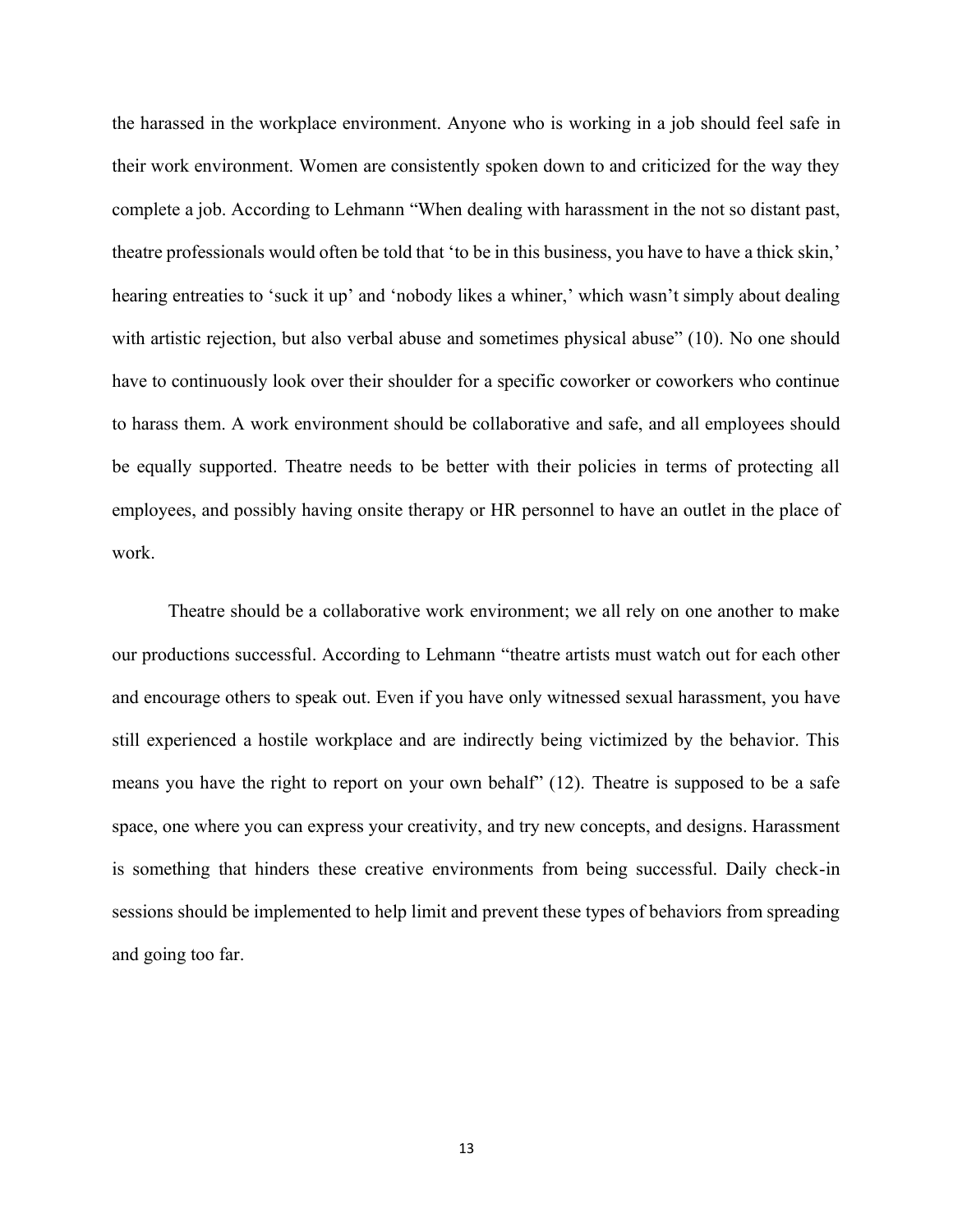### **FIGHTING GENDER DISCRIMINATION IN THE WORKPLACE**

<span id="page-17-0"></span>Discrimination in the workplace has been proven to still exist even today. Women continue to fight for discrimination to be a thing of the past. Diversity is something that is a struggle in the theater industry, women and women of color are being passed over for the same white male designers, a problem that continues to exist, even in this very diverse world.

People are looking for new and innovative way to run businesses, ways that are inclusive and fair to all genders and sexual orientations. Companies need to support women with things they may need, health care, therapy, childcare, and equal pay. Benefits that are going to allow them to work at their fullest potential, because they want to feel supported but their company, and should be. Women are now speaking up against this gender discrimination, standing up fighting for themselves, and others. According to Yarrow, "BECAUSE I am tired of these things happening to me, I'm not a fuck toy. I'm not a punching bag. I'm not a joke" (178). Women deal with a lot of stress, especially when they are working in a space that is made of ninety nine percent men. Women have been pushed around too long and have be discriminated again for so long, we are tired, and ready to be treated equally. We are wanting equal pay, and for benefits that women need as well as being considered equally for promotions. Many theatre designers and technicians are "gig" workers. They are hired to work on a single production with a team that is also hired for that one production. When the production is over, they must find work on another production. "You are only as good as your last show" is the mantra of the theatrical job search. This setup makes it incredibly difficult, if not impossible, to report harassment without the possibility of retaliation. If a complaint is made about a collaborator, and the other collaborators side with the accused, the possibility that the accuser will not be asked to work with them again is large. If a complaint is opened with the producers or directors of a theatre venue the accuser may not be hired back at that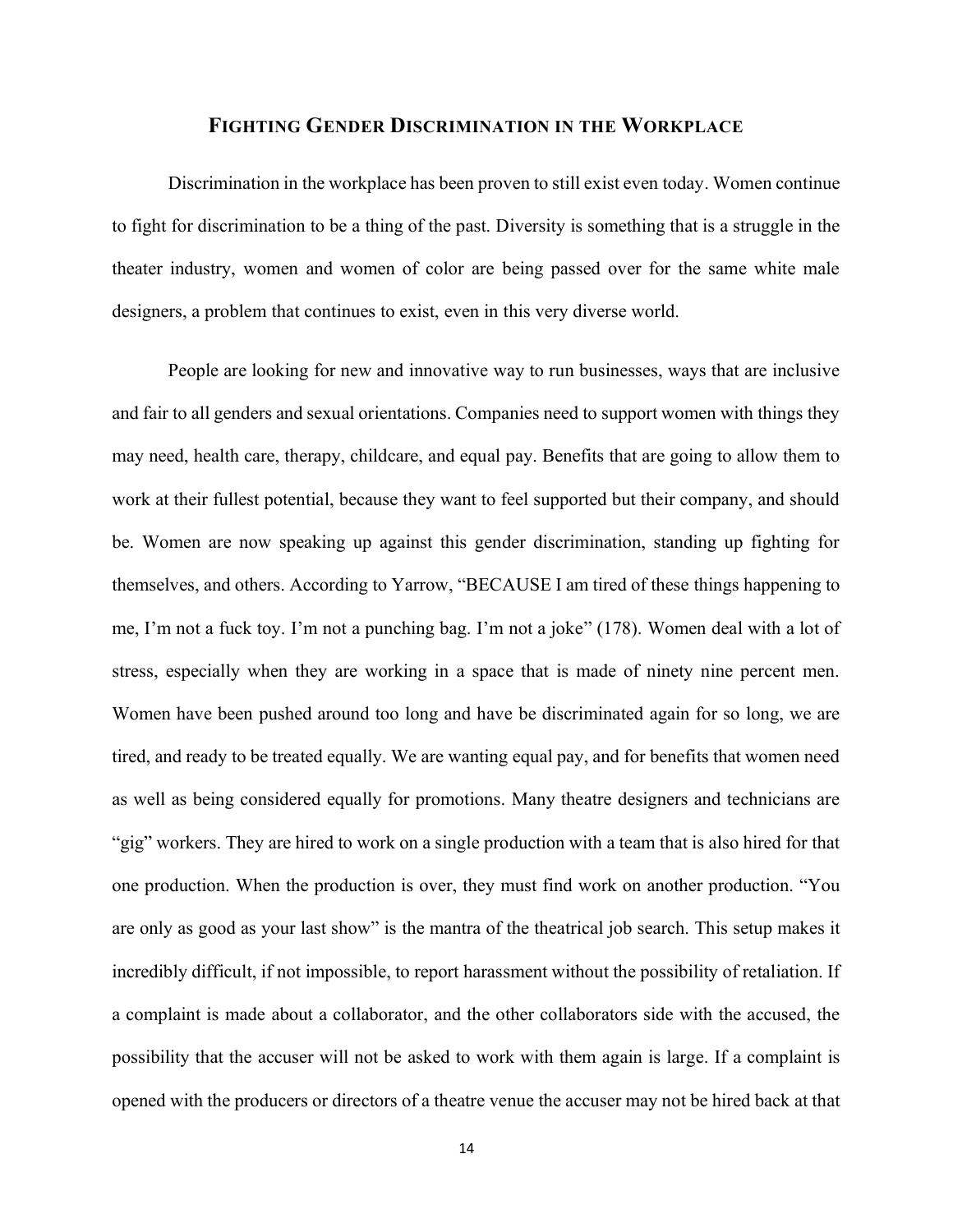theatre because, they caused HR problems and were not considered easy to work with. In the theatre environment and gig work set up, there isn't the structure that allows reporting of harassment in a safe way. Theatrical unions are only now working on this issue, they are becoming the reporting agency, where members can report complaints to them, but this only helps when projects are being supported by Unions. Many early career designers are not working under union contracts or at union supported venues. Creating an environment that is difficult for young designers to grown and learn in. Women bust their butts twice as hard as men do "just to keep up", but that should be a thing of the past, and companies need to support all employees the same way.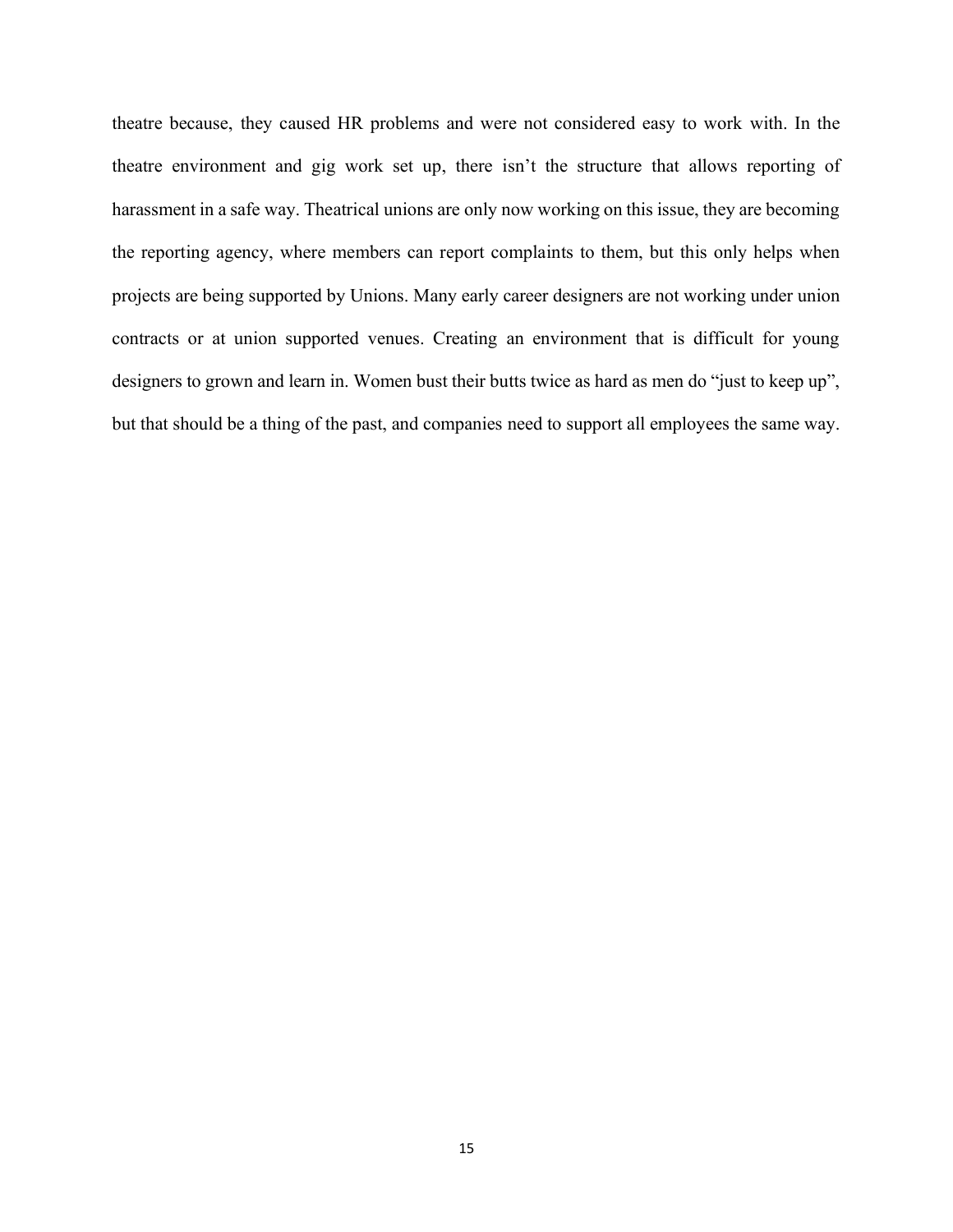### **RESEARCH FOR THE FUTURE**

<span id="page-19-0"></span>Women who are very talented, love theatre, and love creating art are losing their passion because of unhealthy workplace environments. We can do better, and we must do better. If we have any hope of changing the theatre industry, and changing who we are hiring as designers, we need to be more supportive of what may be needed to keep these very important assets. It takes a lot of training and time to learn what these designers do. Let us figure out a compromise across all boards to make our work environments more inclusive, helpful, and safe for all. I suggest that to solve part of this issue, we implement training: harassment training and daily check-ins with employees to make sure things are going well. Additionally, by changing this tradition from an unpaid position to a paid position that has clearer guidelines towards promotion will be helpful in making sure that gender does not offer advantage or disadvantage. Also, I think resources should be available if there is a harassment situation that has gotten out of hand, a resource that is discreet but has major reprocessing for the harasser. Standardized reporting guidelines need to be set up for theatres nationwide and include the entire entertainment industry. These standards should allow reporting without the fear of retaliation for a gig worker. It is very hard to prove that a designer was not rehired because of their harassment complaint. A standardized reporting structure will make this type of retaliation clearer and easier to prevent. Additionally, parents need the resources at hand, so they feel supported when they are at work for long and odd hours. Having pumping rooms available for new moms so they don't have to do it at the designers table or in a restroom. As well as having accessible childcare for new parents, whether it be a day care on sight or a partnership with care.com so parents know their children are safe at home and are being taken care of by a trusted nanny. Having these resources implemented would give working moms more ability to focus on their work and continue to create amazing art. Having the burden of childcare and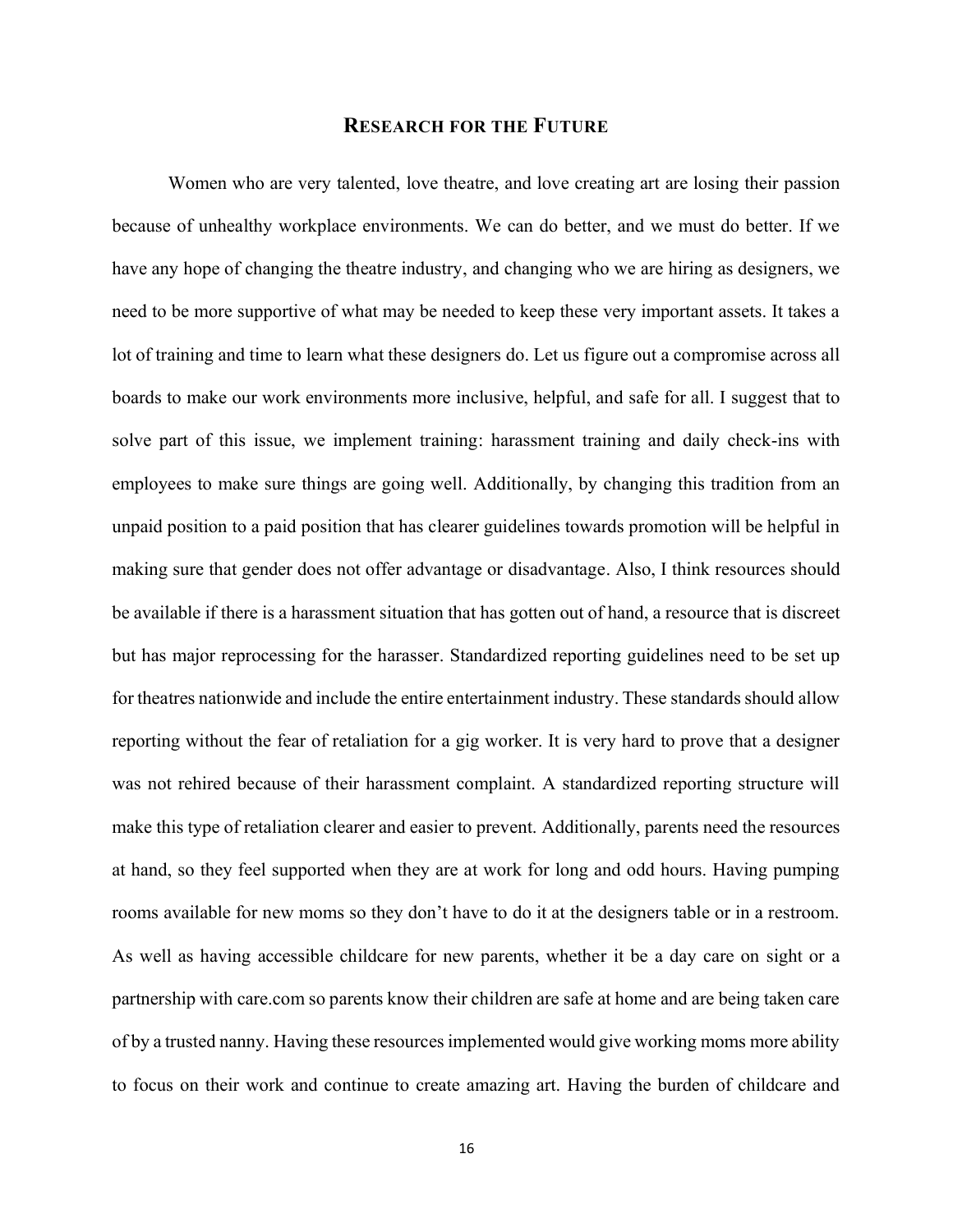accessible pumping rooms available would be a weight lifted off the shoulders of these moms. Allowing them to be able to focus while at work and now have to worry about these other circumstances. Making these changes will be beneficial to women, but it will also make the theatrical workplace a better and safer space for everyone. Standardizing and training on reporting of harassment for example will create a better system for reporting discrimination based on LGBTQ, race, age, immigration statutes to name just a few. Having support for new mothers that allow them to keep working creates a workforce that keeps some of the most talented artists working and training future generations. It also creates a system that supports families.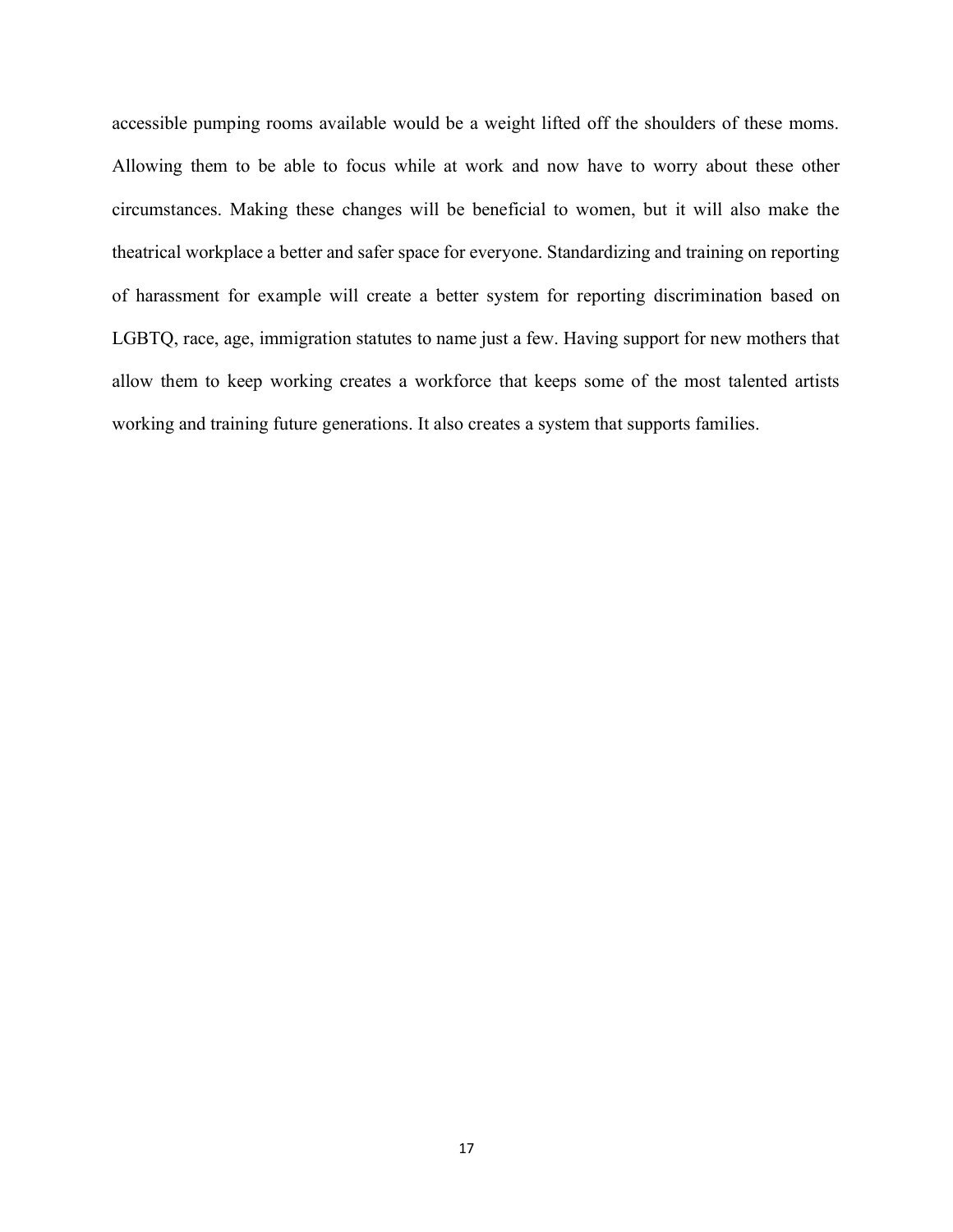## **WORK CITED**

- <span id="page-21-0"></span>Acaroglu, Leyla. "Gender Equality in Design: Fighting Implicit Bias with Empathy." *AIGA*, www.aiga.org/achieving-gender-equality-in-design-profession.
- Cohn, Laura. "This Woman Exec Changed Her Name to a Man's to Get a Job. Should You?" *Fortune*, Fortune, 8 June 2016, fortune.com/2016/06/08/name-bias-in-hiring/.
- Chinoy, Helen Krich., and Linda Walsh. Jenkins. *Women in American Theatre*. Theatre Communications Group, 2006.
- Dace, Tish. "Designing Women." *Backstage*, Backstage, 21 Feb. 2001, https://www.backstage.com/magazine/article/designing-women-20879/.
- Fernandez, Roberto M., and Brian Rubineau. "Network Recruitment and the Glass Ceiling: Evidence from Two Firms." *RSF: The Russell Sage Foundation Journal of the Social Sciences*, vol. 5, no. 3, 2019, pp. 88–102. *JSTOR*, www.jstor.org/stable/10.7758/rsf.2019.5.3.05.
- Griffin, Penny. "Popular Culture, Political Economy and the Death of Feminism: Why Women Are in Refrigerators and Other Stories: Paperback." *Barnes & Noble*, 31 Oct. 1433, https://www.barnesandnoble.com/w/popular-culture-political-economy-and-the-death-offeminism-penny-griffin/1120133882.
- Hiltner, Elsa. "A Call for Equal Support in Theatrical Design." *HowlRound Theatre Commons*, https://howlround.com/call-equal-support-theatrical-design.
- Iversen, Torben, and Frances McCall. Rosenbluth. *Women, Work, and Politics: the Political Economy of Gender Inequality*. Yale University Press, 2010.
- Lang, Brent. "Women at Work (Cover Story)." *Variety* 324.17 (2014): 38-42. Web.
- Leyla Acaroglu. "Gender Equality in Design: Fighting Implicit Bias with Empathy." *AIGA*, www.aiga.org/achieving-gender-equality-in-design-profession.
- Lopez, Ruth. "Not in Our Theatre: The Fight Against Sexual Harassment." *AMERICAN THEATRE*, 19 Jan. 2016, https://www.americantheatre.org/2016/01/19/not-in-our-theatrethe-fight-against-sexual-harassment/.
- Lopresti, Robert. *When Women Didn't Count : The Chronic Mismeasure and Marginalization of American Women in Federal Statistics*. Santa Barbara, California: Praeger, 2017.
- Marcketti, Sara B., and Jane Farrell-Beck. "Look Like a Lady; Act Like a Man; Work Like a Dog'." *Dress (Costume Society of America)* 35 (2008): 49-69. Web.